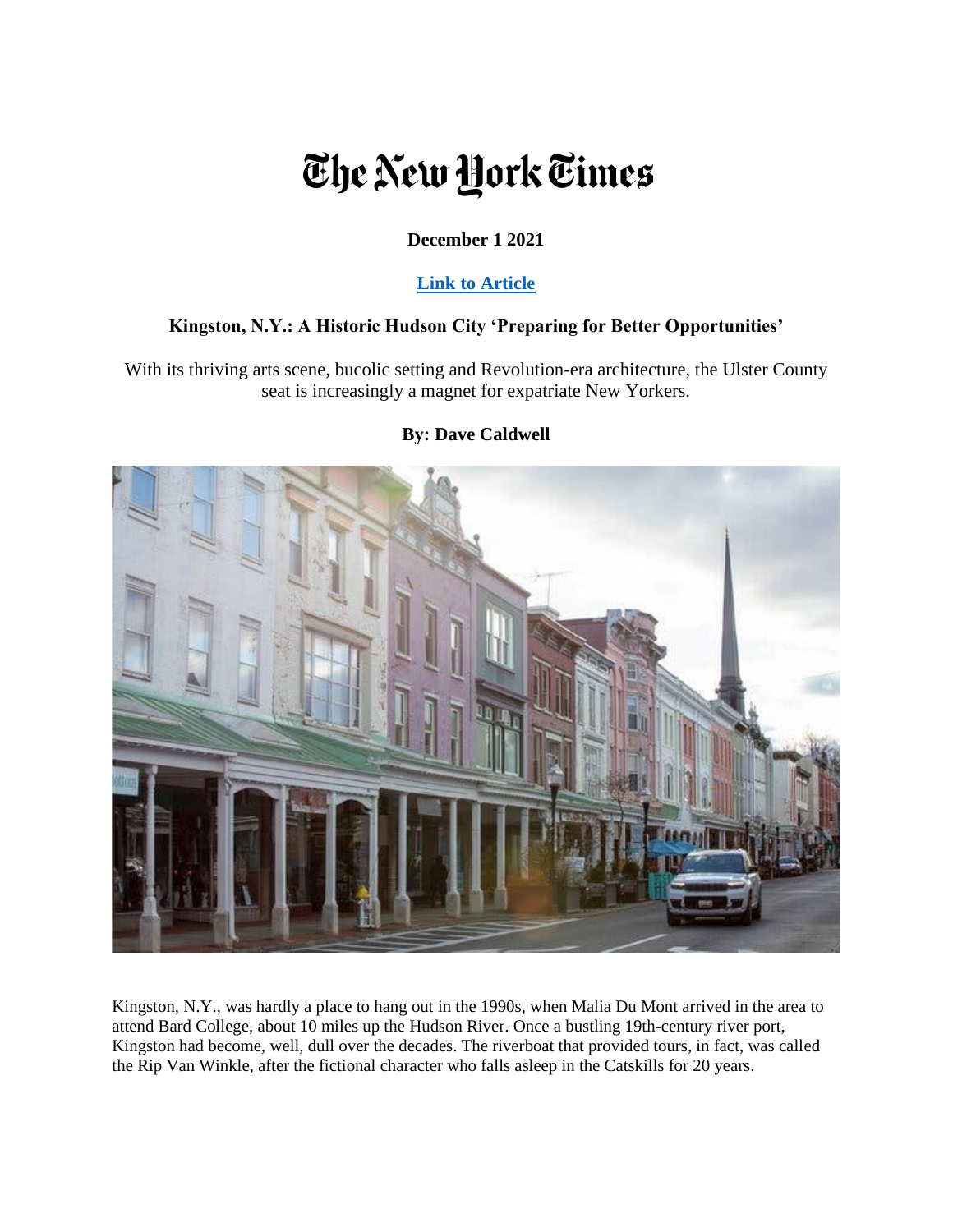Ms. Du Mont, 48, is now an administrator at Bard, and some things are more important to her than they were 25 years ago: river views, woods bustling with wildlife, plenty to do outside. And Kingston is not the same town it was then. Today it is thriving, and close-knit. Perhaps symbolically, the Rip Van Winkle was replaced in 2019 with the newer and roomier Rip Van Winkle II.



"There's more of a sense of neighborhood and community than anywhere I've lived," Ms. Du Mont said of the Ulster County city of about 23,000 residents. Three years ago, she bought a three-story brick house in the Rondout National Historic District for \$398,000. "It's like I'm in the city and forest at the same time," she said.

The secret seems to be out about Kingston, which sits on the Hudson's western bank, just off the New York State Thruway, about 100 miles north of Manhattan. That's due partly to the pandemic, which has spurred more New Yorkers to ditch the city for upstate outposts. But they'd already been coming for years, said Margaret Thorne, an agent for the Keller Williams realty office in town.

Nearly every interested buyer who contacts her is from New York City, creating a market where houses sell quickly. "There are more buyers than homes available, and most properties are receiving multiple offers above asking price," Ms. Thorne said.

With a thriving arts community drawing in new shops and restaurants, Kingston is certainly hipper than it used to be. But its riverfront perch, mountain landscape and rich history that predates the United States (with plenty of surviving architecture) make Kingston more than Williamsburg North.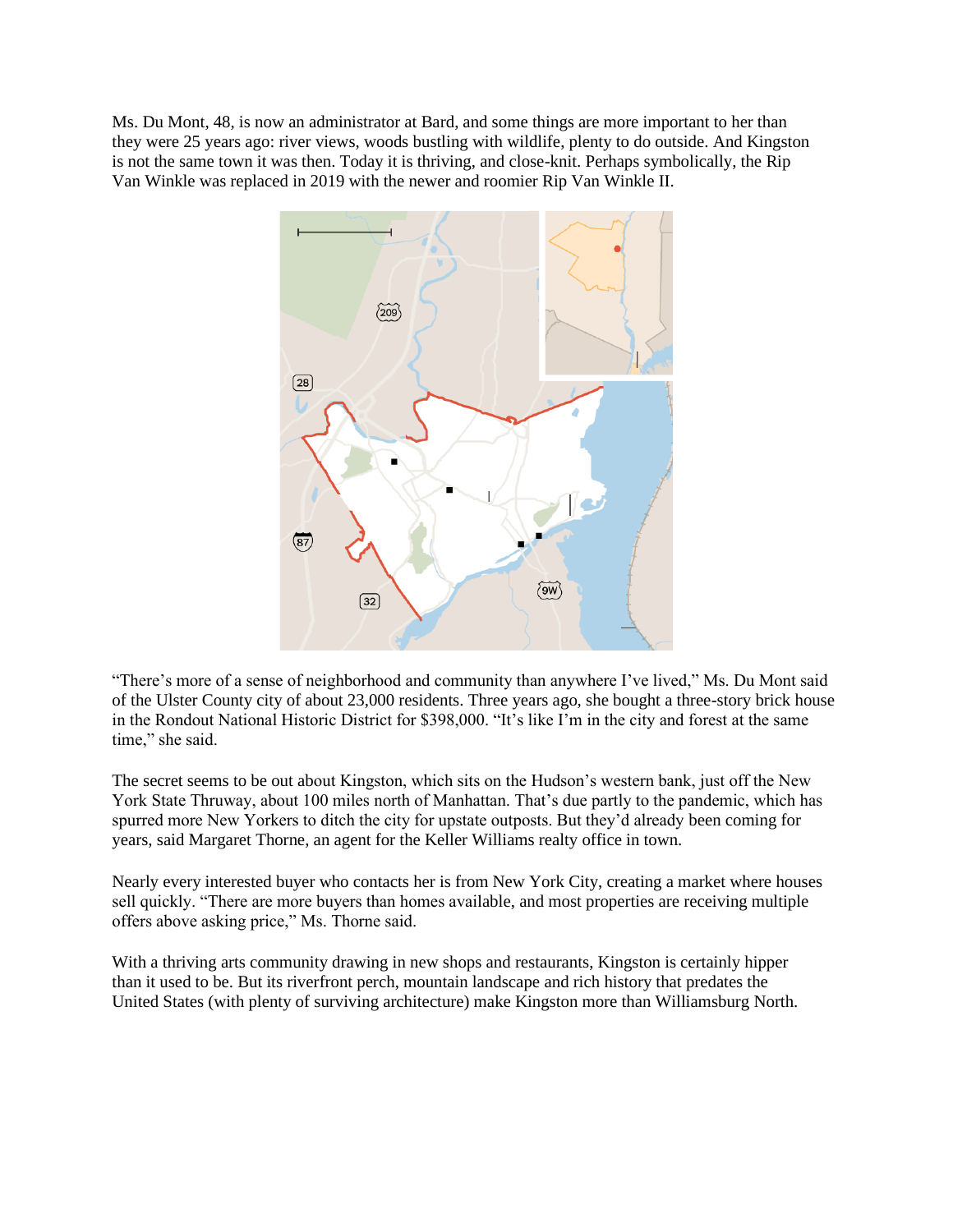

The Trolley Museum of New York, which has displays of American trolley, subway and rapid-transit cars, offers 1.5-mile rides on weekends and holidays along the Rondout Creek waterfront to Kingston Point Park.Credit...Nils Schlebusch for The New York Times

Dan Faronson and his fiancée, Erin Nylen, paid \$450,000 this year (about \$70,000 above the asking price) for a four-bedroom house in neighboring Hurley, N.Y. They moved from the Kensington neighborhood of Brooklyn, and these days they run into a lot of ex-Brooklynites.

Ms. Nylen, 37, got a new job at Scenic Hudson, an environmental-protection group, and Mr. Faronson, 34, was able to continue his job as a data engineer. "We can still kind of live the life we were living," he said, adding that Kingston has "more of a big-city vibe despite being nestled in the Hudson Valley."

The community calendar is stuffed with activities like Childrens' Day in October ("a tiny taste of terror") and the Snowflake Festival in December. The first OMG Art Faire, featuring the work of contemporary artists, was held this fall at the 100-year-old Wall Street Music Hall, in the Stockade area of the city.

"It just seems like a city that's preparing for better and better opportunities," said Janet Hicks, the owner of One Mile Gallery and the art fair's sponsor.

Ms. Hicks and her former partner paid \$300,000 in 2009 for the three-story brick 1789 building on a half-acre of land, figuring they could live in part of it and use the rest as a studio and art gallery. She's still there. Through the years, there have been surges in the Kingston real estate market, not to mention more businesses and fresh coats of paint. But these days, she said, the upturn "feels more substantial and real."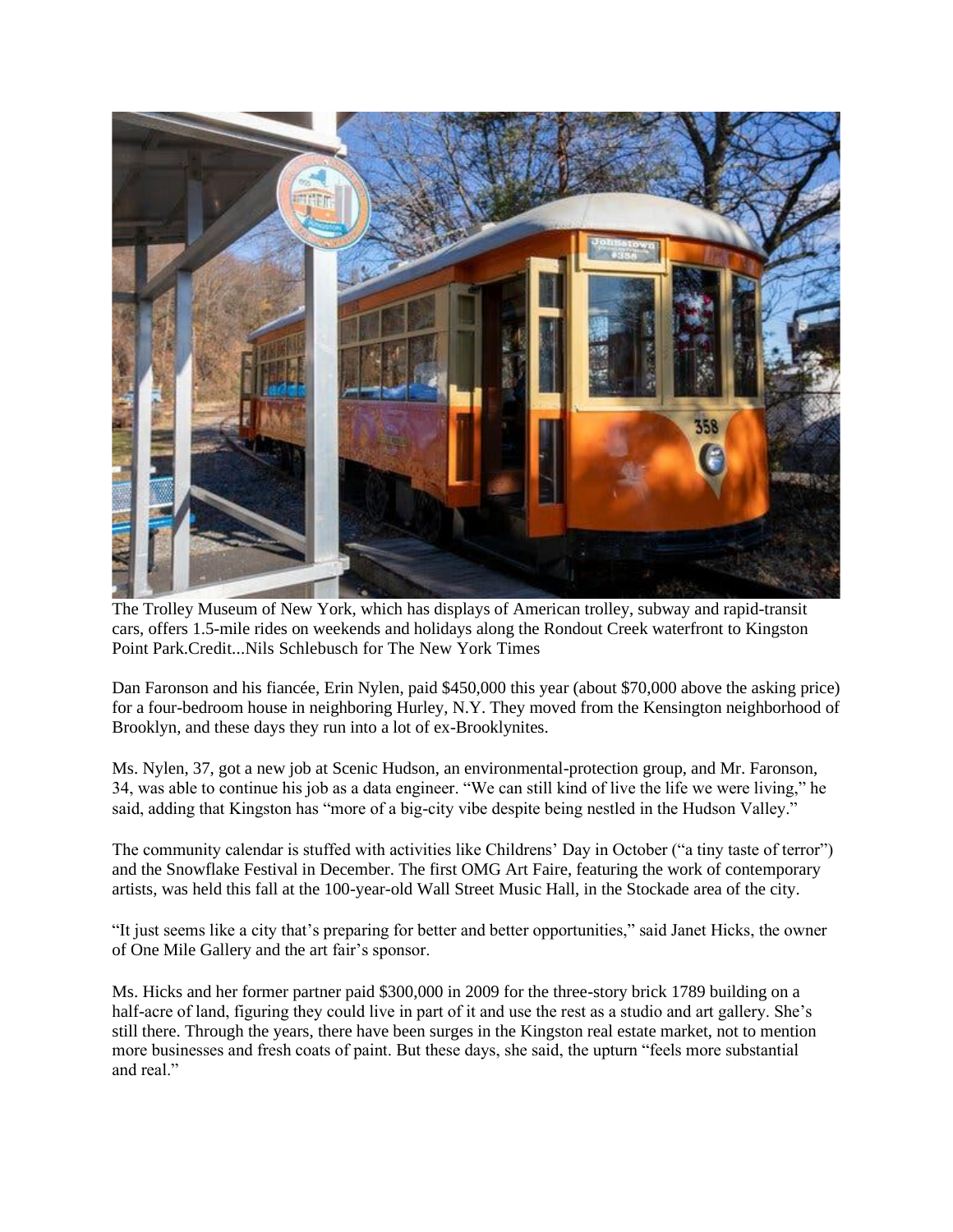

17 THIRD AVENUE | A three-bedroom, two-bath brick house, built in 1898 on 0.14 acres, listed for \$285,000. 914-475-3328Credit...Nils Schlebusch for The New York Times

## **What You'll Find**

Kingston has three distinct districts: Uptown, which includes the historic Stockade area; Midtown, which is bisected by Broadway, the city's main drag; and Rondout, near the creek and river, to the south.

The Stockade, which covers about eight blocks, is neat and strollable, with an abundance of preserved Dutch and Colonial architecture. Wall Street and North Front Street offer shops and eateries behind covered sidewalks. The Hotel Kinsley occupies four distinct 19th-century buildings, including a restored bank building.

Two-story wood-frame houses, with porches that jut out to the sidewalk, proliferate in the residential blocks of Midtown. Broadway looks like any Main Street U.S.A., with Kingston High School, the majestic brick Kingston City Hall and the restored Ulster Performing Arts Center within blocks. Light poles are decorated with photos of local war veterans, known as "hometown heroes."

Rondout, next to the creek of the same name, is home to the highly acclaimed Hudson River Maritime Museum, Rip Van Winkle II excursions and the charming T.R. Gallo Park. If it sounds like banjo music is being piped over a loudspeaker, look closer: It's probably a real banjo player.

Near the Wurts Street suspension bridge is a loop called Presidents Place. "There are old beautiful houses that were built as the elegant homes of the shipyard presidents, steamboat company presidents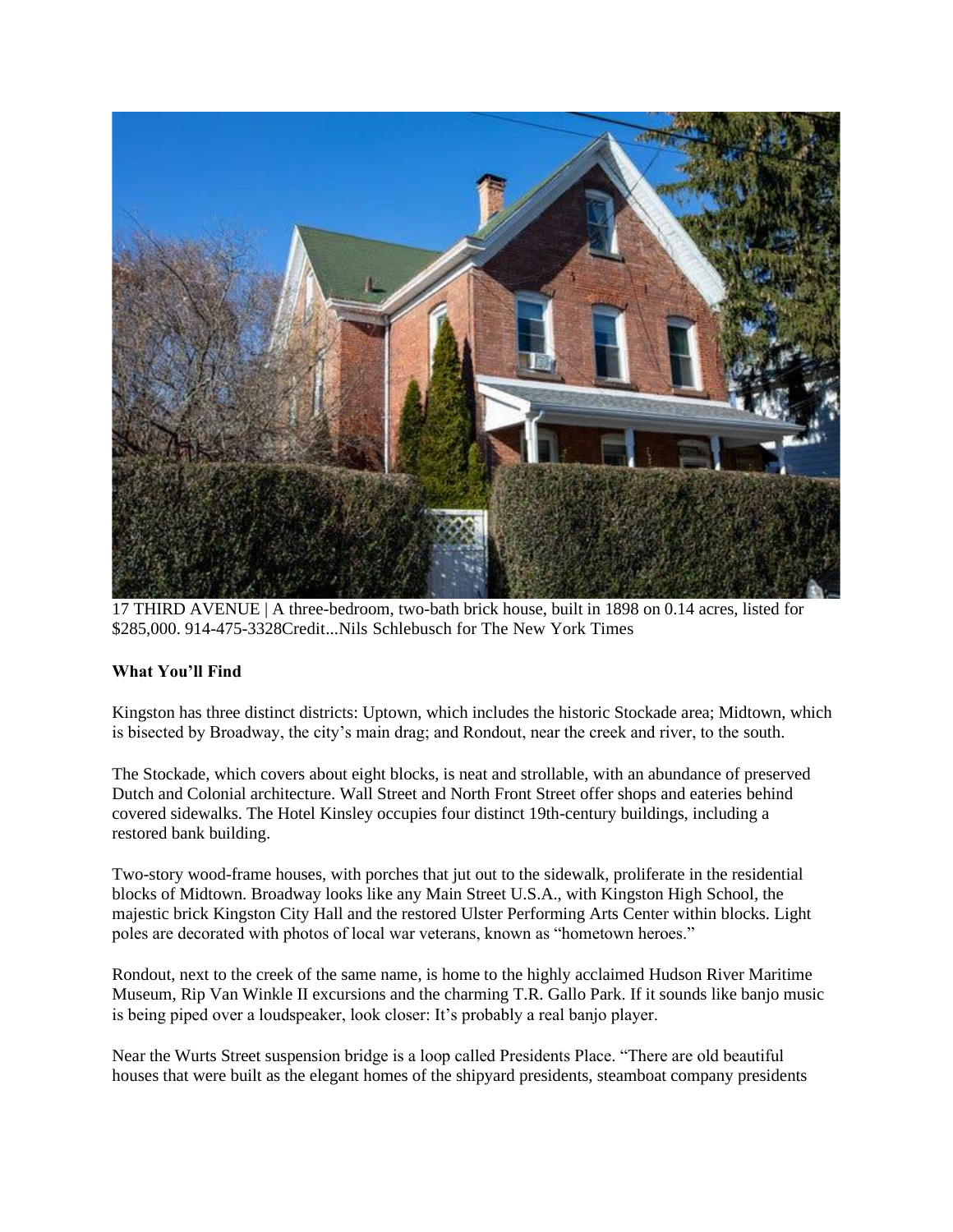and brickyard presidents," said Ms. Du Mont, who lives nearby. "Even the weather vane on a church is a Hudson River steamboat."



109 RAILROAD AVENUE | A two-bedroom, one-bath house with a detached two-car garage, built in 1867 on 0.14 acres, listed for \$249,000. 845-300-2480Credit...Nils Schlebusch for The New York Times

## **What You'll Pay**

According to data provided by the Ulster County Board of Realtors, there were 32 active residential listings on Nov. 23 in Kingston, and another 16 in Hurley. Their prices ranged from \$89,900 to \$799,000 in Kingston, and \$129,000 to \$2.185 million in Hurley.

The data showed that 225 residences were sold from Jan. 1 to Nov. 23 in Kingston, for an average of \$279,900. During the same period in 2020, 190 residences sold for an average of \$225,000. Another 75 residences in Hurley were sold from Jan. 1 to Nov. 23, at an average of \$369,900, compared with 86 residences at an average of \$322,500 during the same period in 2020.

Homes are also selling much faster, with a median time of 24 days on the market in Kingston, compared with 50 during the same period in 2020. In Hurley, the median is 29 days on the market, compared with 40 last year.

"The market remains strong," Ms. Thorne said. "During the pandemic, properties were selling."

A two-story 1900 Victorian listed at \$599,000 in the Rondout Historic District comes with an annual property tax bill of \$6,427, according to the OneKey Multiple Listing Service.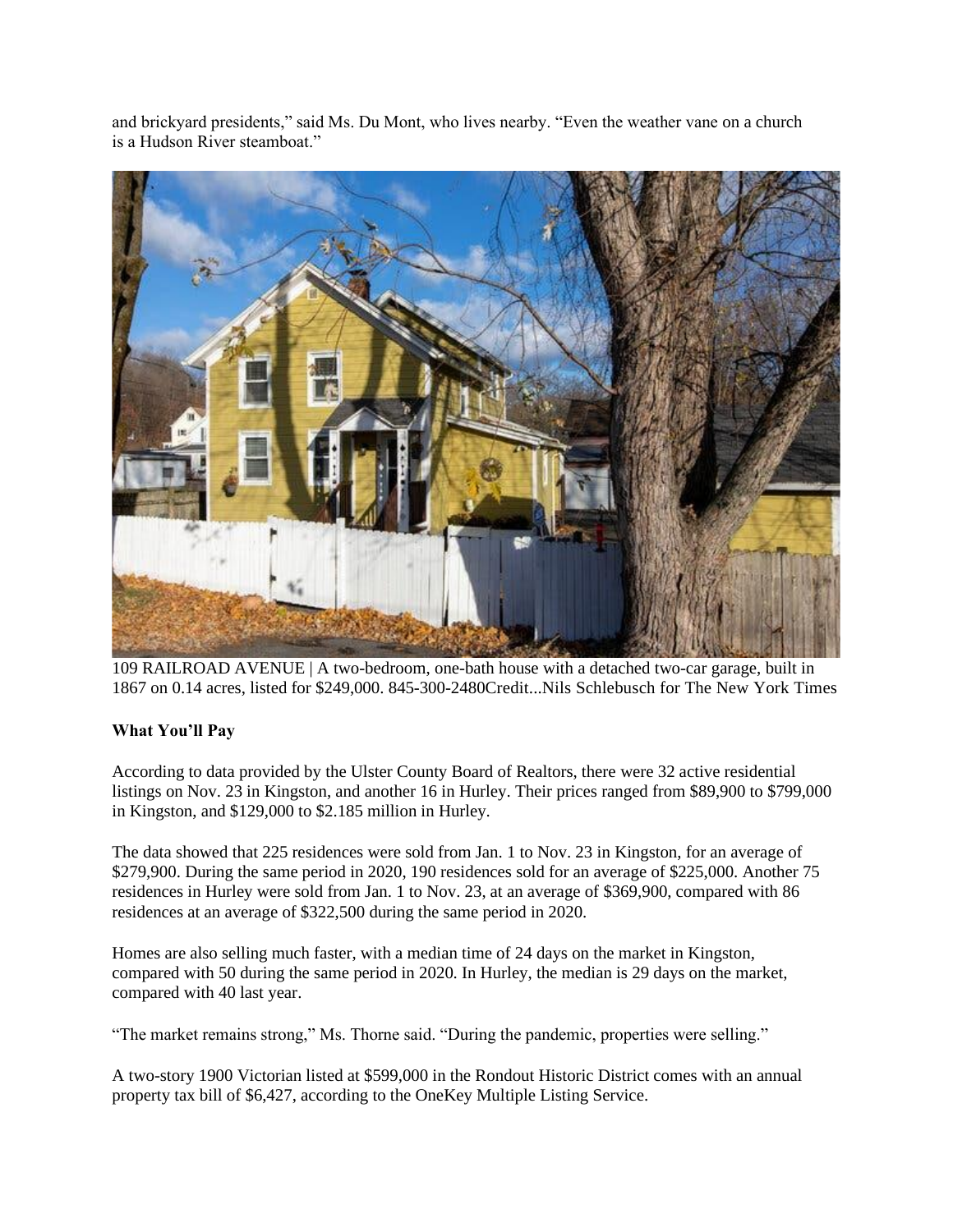

42 TELLER STREET | A two-family Victorian house with three bedrooms and two bathrooms, built in 1915 on 0.31 acres, listed for \$360,000. 845-883-2452Credit...Nils Schlebusch for The New York Times

## **The Vibe**

Sean Nutley, who grew up in Kingston and now co-owns Bluecashew, a curated kitchen store on North Front Street, joked that he could remember tumbleweeds rolling down the streets. Even when he opened his store four years ago, he said, Kingston was thought of as a good spot for Canadians to stop on their way to the Jersey Shore.

"I've seen quite a dramatic turnaround," Mr. Nutley, 56, said of the wave of new residents he has seen arrive in recent years. "When you're looking for a house, driving on a freeway for two hours from New York, you don't want to drive anymore."

Ms. Nylen, who bought the house in Hurley this year with her fiancé, enjoys hiking, going to concerts, visiting local breweries and farmers markets, and volunteering with the Ulster County SPCA. "Spotting all of the different birds in the forest around our house is a favorite activity," she said.

Residents believe the city benefits from its diversity: African Americans and Latinos make up 30 percent of the population, according to census data. WKNY, Radio [Kingston,](https://radiokingston.org/en/schedule) includes shows such as El Mañanero, Hip Hop 101 and back-to-back Irish and polka shows.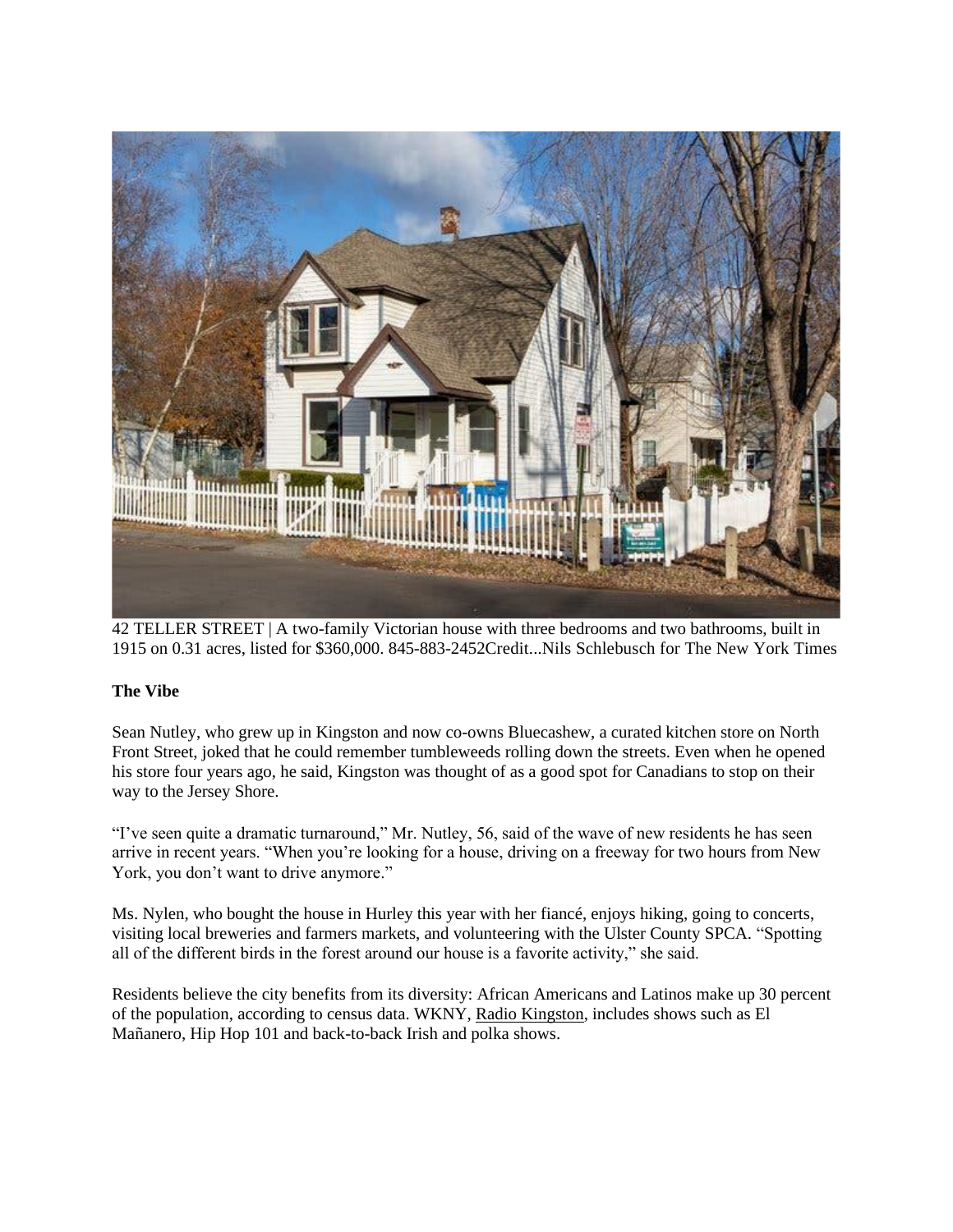Kingston might be called an "artsy" city, but some residents say that label doesn't do it justice. Real people work and live here. It's a place to plant roots. "It's nice people, it's creative, it's a very special place," Mr. Nutley said. "We are seeing so many young and cool people just starting their lives up here."



The Ulster Performing Arts Center on Broadway is in a restored 1926 classical revival theater and plays host to a variety of concerts and live events.Credit...Nils Schlebusch for The New York Times

Ms. Du Mont, the administrator at Bard, pointed to the success of Kingston's annual O+ Festival, started in 2010, which assembles the arts and wellness communities. Underinsured artists and musicians perform in exchange for services provided by doctors, dentists and health providers. "I'm so proud to be a part of this community, which, like everywhere, has its flaws," she said. "But the community focus, such that even the arts here are centered on engagement and accessibility, is a great and unusual thing."

## **The Schools**

The Kingston City School District has about 6,300 students enrolled in 10 public schools — seven elementary schools, two middle schools and one high school.

According to the State Department of Education, the enrollment in 2019-20 was 51 percent white, 25 percent Latino, 12 percent Black, 9 percent multiracial, and 2 percent Asian, Native Hawaiian or other Pacific Islander. More than half the students were considered economically disadvantaged.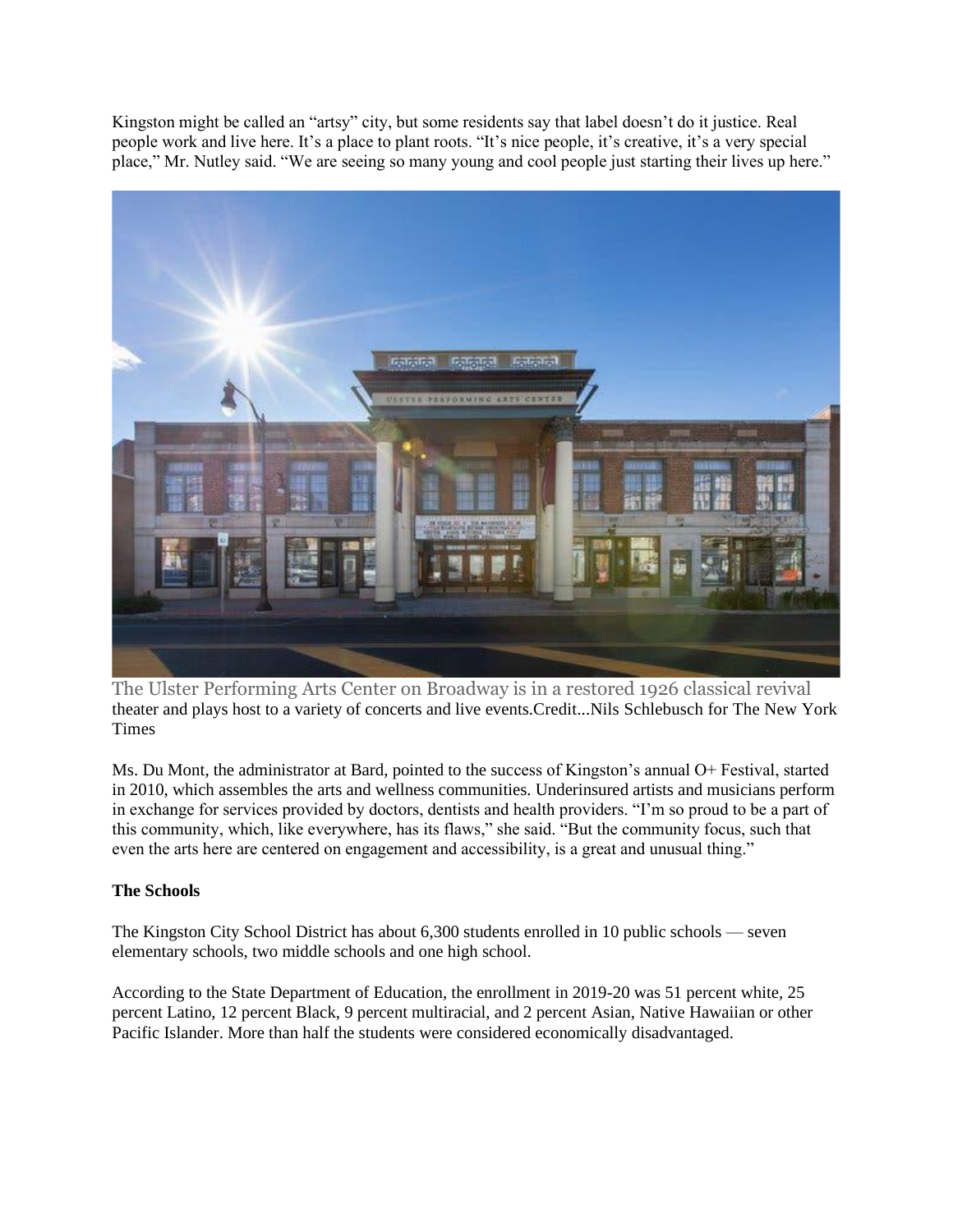Kingston High School had 1,950 students in 2019-20, with a four-year graduation rate of 89 percent. According to the State Department of Education, SAT scores at the school in 2018 were 553 for evidencebased reading and 555 for writing, compared with statewide averages of 534 in both.



The First Reformed Protestant Dutch Church, one of several historic churches dotting Kingston, has a churchyard with tombstones dating to 1710, as well as the graves of 77 Revolutionary War soldiers and of George Clinton, New York's first governor.Credit...Nils Schlebusch for The New York Times

#### **The Commute**

Kingston is just off Exit 19 on the New York State Thruway, Interstate 87, which shoots through the Hudson Valley to the Major Deegan Expressway and the Robert F. Kennedy (Triborough) Bridge. A oneway journey to or from New York will take at least two hours — on a good day.

Many Kingston residents prefer driving 20 to 30 minutes to Poughkeepsie, which offers Metro North train service to Grand Central Terminal in Manhattan. There are nine inbound trains between 5 a.m. and 8 a.m. and seven outbound trains between 5 p.m. and 8 p.m. on weekdays, and a 10-trip peak ticket is \$163.75. Monthly parking at the Poughkeepsie station is \$47.

There are 10 weekday buses to New York from the Trailways Terminal on Washington Avenue in Kingston. The one-way fare for the two-hour, 10-minute ride is \$26.50.